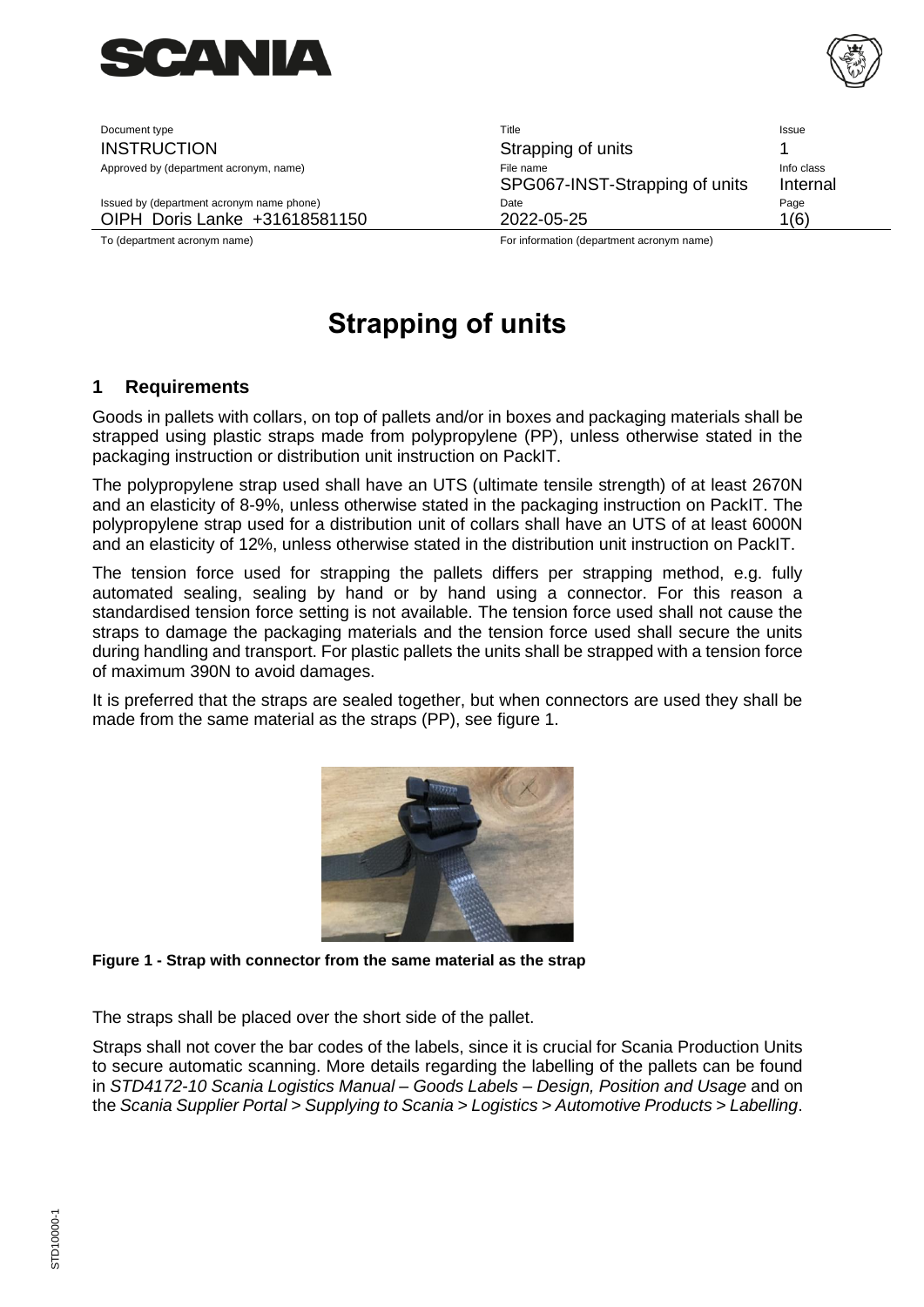



| Document type                                                                                                                                                                                                                                                                                                                                       | Title                                       | Issue                  |
|-----------------------------------------------------------------------------------------------------------------------------------------------------------------------------------------------------------------------------------------------------------------------------------------------------------------------------------------------------|---------------------------------------------|------------------------|
| <b>INSTRUCTION</b>                                                                                                                                                                                                                                                                                                                                  | Strapping of units                          |                        |
| Approved by (department acronym, name)                                                                                                                                                                                                                                                                                                              | File name<br>SPG067-INST-Strapping of units | Info class<br>Internal |
| Issued by (department acronym name phone)                                                                                                                                                                                                                                                                                                           | Date                                        | Page                   |
| OIPH Doris Lanke +31618581150                                                                                                                                                                                                                                                                                                                       | 2022-05-25                                  | 2(6)                   |
| <b>SCAMA CHASSE</b><br>230G/231TS<br><b>TENTH</b><br><b>didir</b><br>$\frac{125}{111}$<br>en en de la familie de la familie de la familie de la familie de la familie de la familie de la familie de la<br>Décembre de la familie de la familie de la familie de la familie de la familie de la familie de la familie de<br>A SUBDIDIO U<br>1130103 |                                             |                        |

**Figure 2 - Example of master label and strap not covering bar codes**

### **2 Restrictions**

Since certain materials cannot be recycled straps with fibre amplifiers, metal connectors or metal straps in general shall not be used. Examples of these can be found in figure 3.

For safety and sustainability reasons, staples shall be avoided on the straps.





**Figure 3 – Straps with metal connectors and nylon amplifiers shall not be used**

#### **3 Number of straps and position of the straps**

Strapping of returnable units and distribution units shall be done in accordance with the information in the tables below.

#### **Table 1 - Number of straps and position of the straps per pallet type**

| Pallet type | <b>Number of straps</b> | Position of the straps                                                               | <b>Example</b>        |
|-------------|-------------------------|--------------------------------------------------------------------------------------|-----------------------|
| H-pallet    | or $2$                  | In the middle of the<br>pallet or 200-250 mm<br>from the outer edge of<br>the pallet | <b>MH-187</b><br>2018 |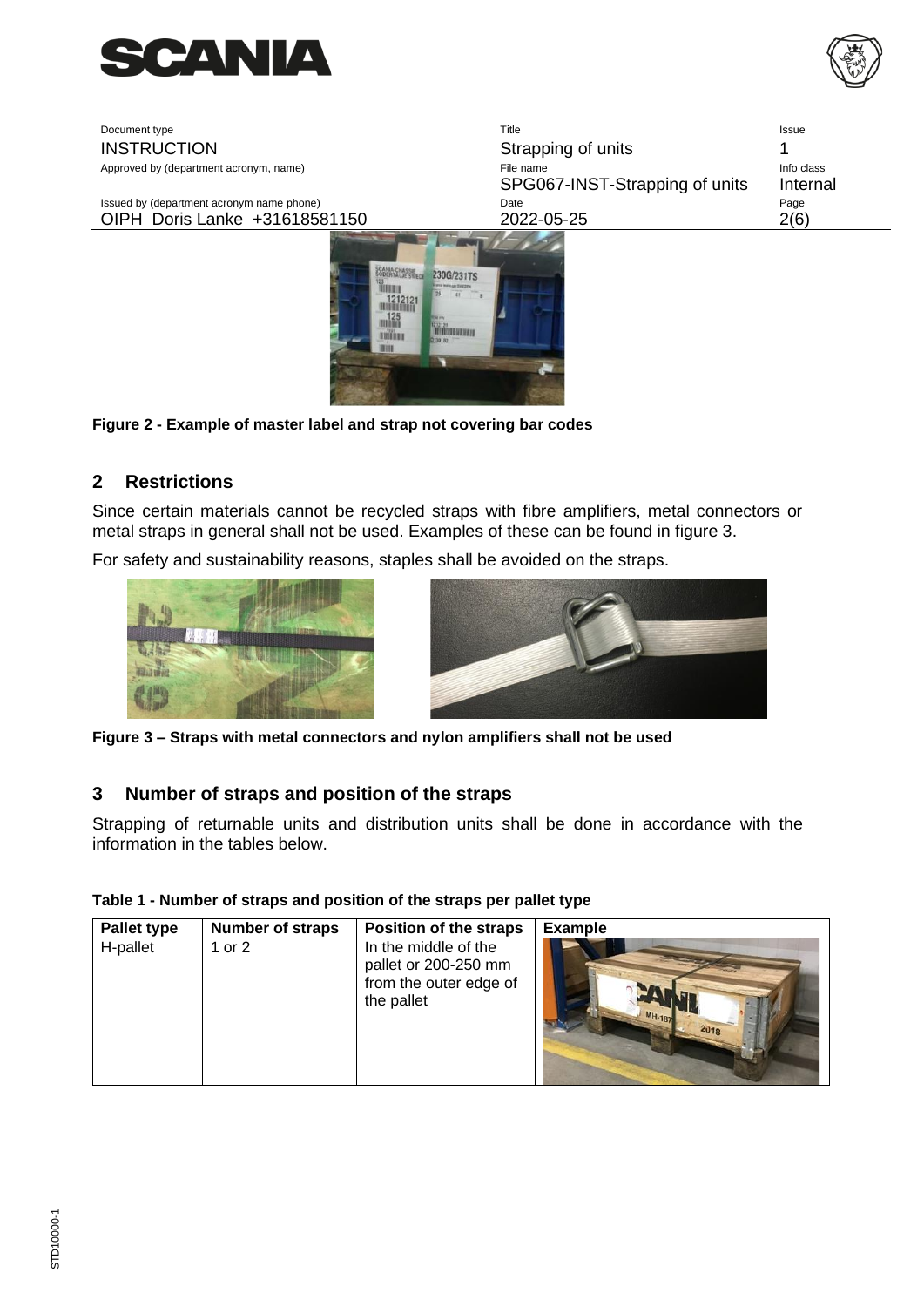



| Document type                             |                                        |                                                 | Title                                  | Issue            |
|-------------------------------------------|----------------------------------------|-------------------------------------------------|----------------------------------------|------------------|
| <b>INSTRUCTION</b>                        |                                        | Strapping of units<br>1                         |                                        |                  |
|                                           | Approved by (department acronym, name) |                                                 | File name                              | Info class       |
| Issued by (department acronym name phone) |                                        |                                                 | SPG067-INST-Strapping of units<br>Date | Internal<br>Page |
|                                           | OIPH Doris Lanke +31618581150          |                                                 | 2022-05-25                             | 3(6)             |
| <b>Pallet type</b>                        | <b>Number of straps</b>                | <b>Position of the straps</b>                   | <b>Example</b>                         |                  |
| H-pallet with<br>boxes                    | $\overline{2}$                         | 200-250 mm from the<br>outer edge of the pallet |                                        |                  |
|                                           |                                        |                                                 |                                        |                  |
| E-pallet                                  | $\overline{2}$                         | 200-250 mm from the<br>outer edge of the pallet | MIL<br>MH-1872 2021                    |                  |
|                                           |                                        |                                                 |                                        |                  |
| E-pallet with<br>boxes                    | $\overline{2}$                         | 200-250 mm from the<br>outer edge of the pallet |                                        |                  |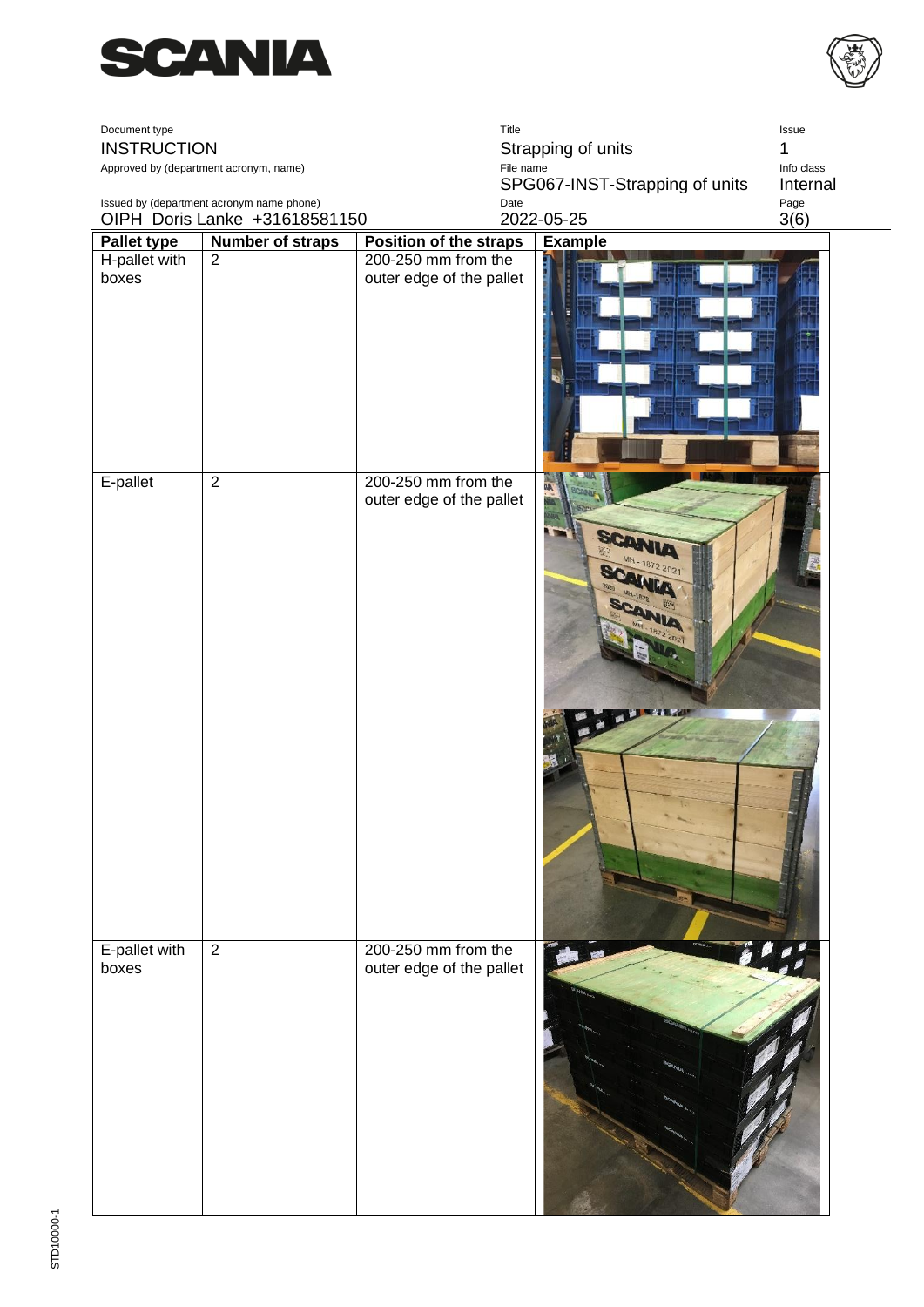



| Document type<br><b>INSTRUCTION</b> | Approved by (department acronym, name)<br>Issued by (department acronym name phone)  | Title<br>Strapping of units<br>File name<br>SPG067-INST-Strapping of units<br>Date                                           |                                                 | Issue<br>Info class<br>Internal<br>Page |
|-------------------------------------|--------------------------------------------------------------------------------------|------------------------------------------------------------------------------------------------------------------------------|-------------------------------------------------|-----------------------------------------|
|                                     | OIPH Doris Lanke +31618581150                                                        |                                                                                                                              | 2022-05-25                                      | 4(6)                                    |
| <b>Pallet type</b>                  | <b>Number of straps</b>                                                              | <b>Position of the straps</b>                                                                                                | <b>Example</b>                                  |                                         |
| Plastic pallet                      | $\overline{2}$                                                                       | Strapping shall be<br>done according to the<br>picture. The straps<br>shall not be placed<br>outside the dedicated<br>areas. |                                                 |                                         |
| S-pallet                            | $\overline{2}$<br>(if more than 5<br>collars are used, 3<br>straps shall be<br>used) | 200-250 mm from the<br>outer edge of the pallet<br>(if applicable, third<br>strap in the middle of<br>the pallet)            | PANIA                                           |                                         |
| T-pallet                            | 2<br>(if more than 5<br>collars are used, 3<br>straps shall be<br>used)              | 200-250 mm from the<br>outer edge of the pallet<br>(if applicable, third<br>strap in the middle of<br>the pallet)            |                                                 |                                         |
| M-pallet                            | $\overline{2}$<br>(if more than 5<br>collars are used, 3<br>straps shall be<br>used) | 200-250 mm from the<br>outer edge of the pallet<br>(if applicable, third<br>strap in the middle of<br>the pallet)            |                                                 |                                         |
| L-pallet                            | $\overline{2}$<br>(if more than 5<br>collars are used, 3<br>straps shall be<br>used) | 200-250 mm from the<br>outer edge of the pallet<br>(if applicable, third<br>strap in the middle of<br>the pallet)            | <b>SCANIA</b><br><b>SCANIA</b><br><b>SCANIA</b> |                                         |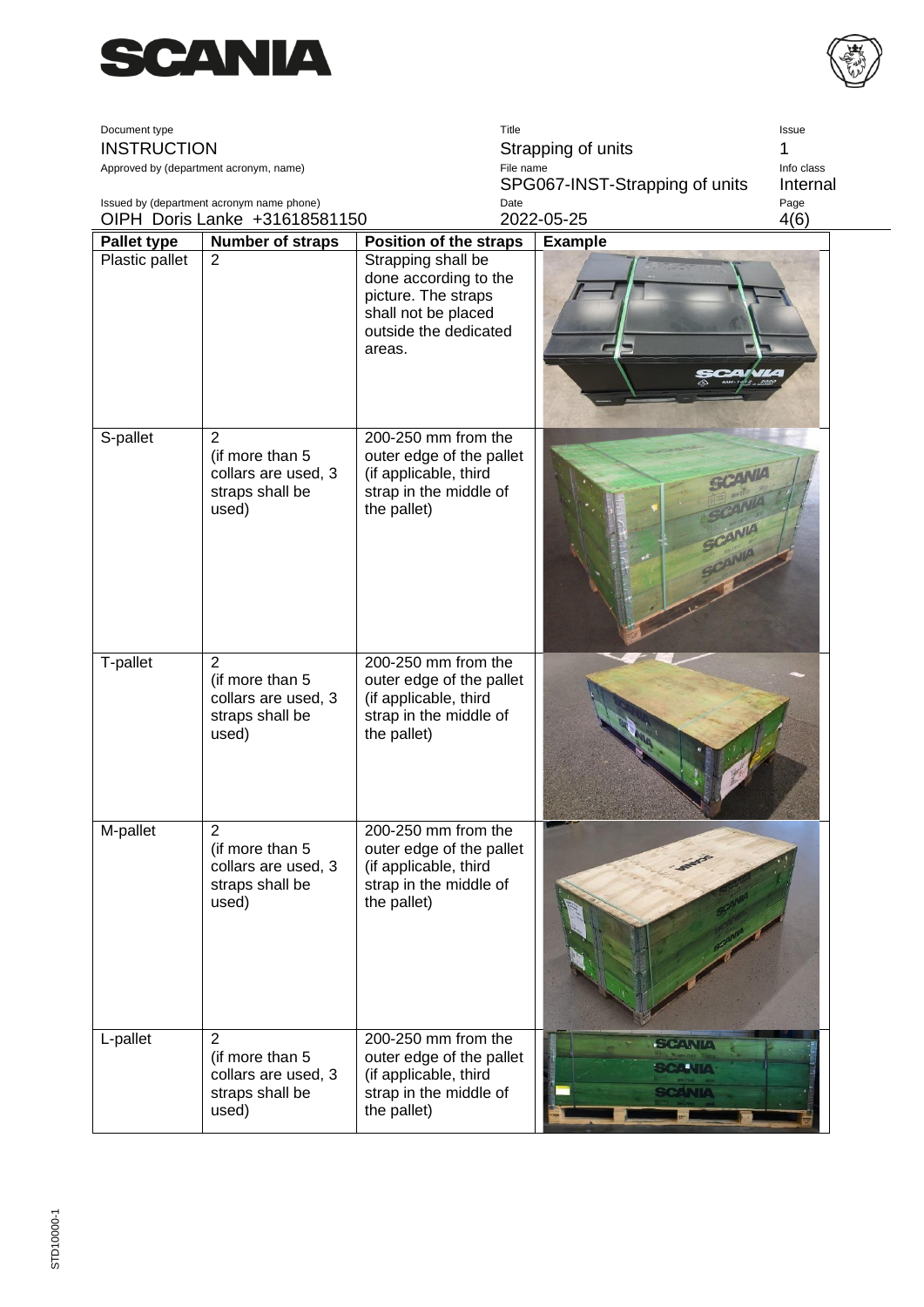



| Document type      |                                           | Title                                                                                 |                                                                        | Issue      |
|--------------------|-------------------------------------------|---------------------------------------------------------------------------------------|------------------------------------------------------------------------|------------|
| <b>INSTRUCTION</b> |                                           |                                                                                       | Strapping of units                                                     |            |
|                    | Approved by (department acronym, name)    | File name                                                                             |                                                                        | Info class |
|                    |                                           |                                                                                       | SPG067-INST-Strapping of units                                         | Internal   |
|                    | Issued by (department acronym name phone) | Date                                                                                  |                                                                        | Page       |
|                    | OIPH Doris Lanke +31618581150             |                                                                                       | 2022-05-25                                                             | 5(6)       |
| Pallet type        | Number of straps                          | <b>Position of the straps</b>                                                         | <b>Example</b>                                                         |            |
| X-pallet           | 3                                         | 200-250 mm from the<br>outer edge of the pallet<br>and in the middle of the<br>pallet | سال المستوقف<br><b>SCANIA</b><br><b>SCANU</b><br><b>SCANIA</b><br>GCAI |            |

## **Table 2 - Number of straps and position of the straps per distribution unit type**

| <b>Distribution</b><br>unit type | <b>Number of straps</b> | Position of the straps                          | <b>Example</b> |
|----------------------------------|-------------------------|-------------------------------------------------|----------------|
| Collars                          | $\overline{2}$          | 200-250 mm from the<br>outer edge of the pallet |                |
| <b>Lids</b><br>(not MH-<br>2319) | $\overline{2}$          | 200-250 mm from the<br>outer edge of the pallet |                |
| MH-2319 (H-<br>lid)              | $\overline{1}$          | In the middle of the<br>pallet                  |                |